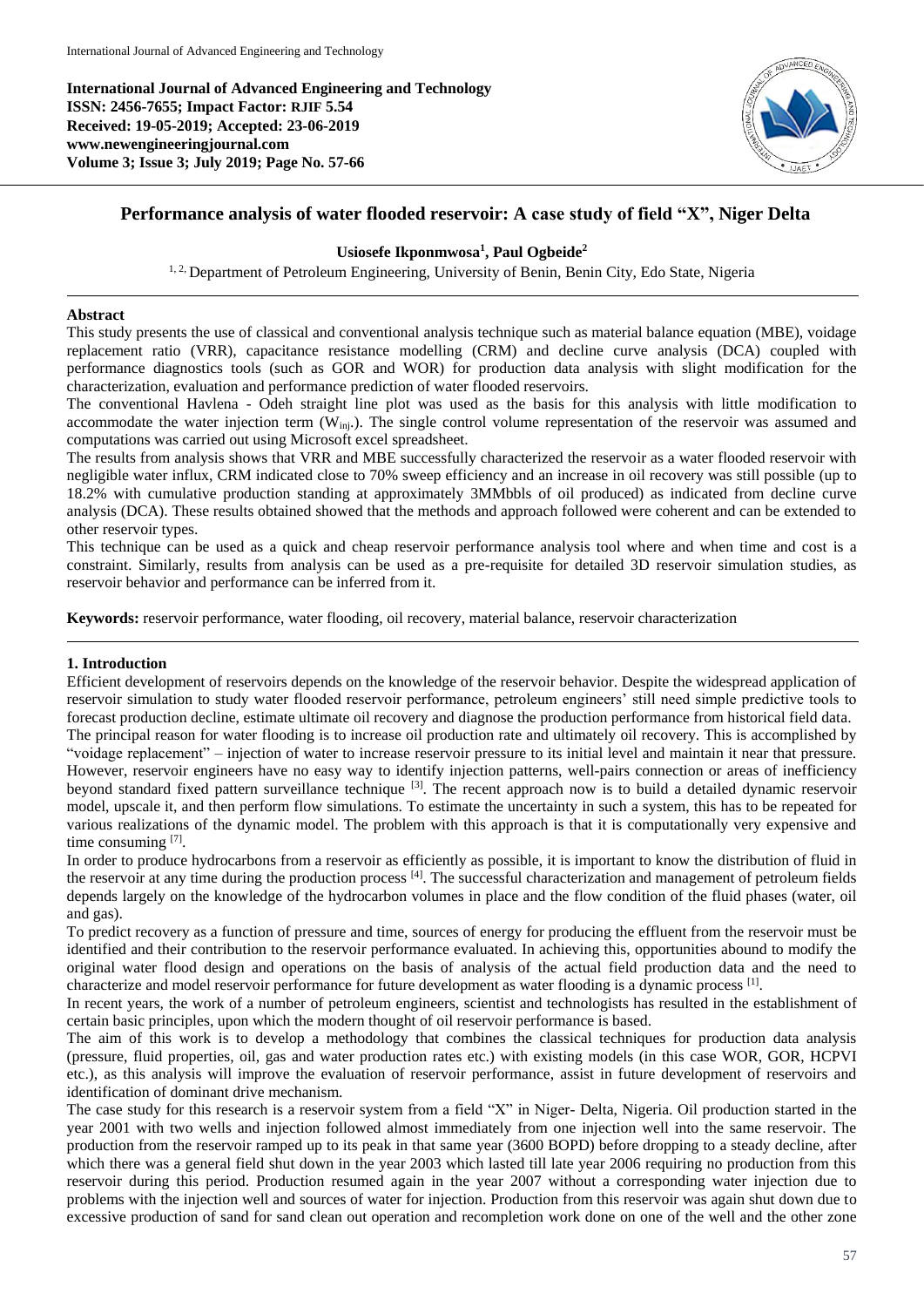switched to another reservoir. In late year 2012, production was restarted and injection followed after some time. Table 1 is the summary of the reservoir properties while Figure 1, shows the performance history of the reservoir.



**Fig 1:** Case Reservoir Performance History

| <b>Reservoir Properties Summary</b>              | Value         |
|--------------------------------------------------|---------------|
| STOOIP (MMSTB)                                   | 22            |
| Porosity (%)                                     | 28            |
| Water saturation (%)                             | 34            |
| Number of producers/injectors                    | 1/1           |
| Depletion strategies                             | Water flood   |
| Initial reservoir pressure/bubble point pressure | 2070/2070     |
| First oil date                                   | 2001          |
| Peak oil rate & date                             | 3600BOPD/2001 |

**Table 1:** Reservoir summary

#### **1.1 Reservoir performance characterization**

This is the process of defining, describing, validating, calibrating and detailing the performance of a reservoir system on the basis of actual production data, performance trends and indices, reservoir response and changes in order to capture accurately how to fully and economically exploit the reservoir.

In petroleum engineering, a number of tools have been formulated to characterize the performance of reservoirs and these include voidage replacement analysis (VRR), material balance analysis (MBE) among others.

#### **1.1.1 Voidage Replacement and Voidage Replacement Ratio**

Voidage replacement is the process of replacing the volume of oil, gas and water produced from the reservoir by injected fluids and voidage replacement ratio is the ratio of reservoir barrels of injected fluid to reservoir barrels of produced fluid [6]. They are used basically to characterize water injection process in a water flooding scheme.

$$
VRR = \frac{Injected reservoir volumes}{Produced reservoir volumes}
$$
 (1)

Mathematically (for water injection), equation (1) can be expressed as;

$$
VRR = \frac{i_w B_w}{q_w B_w + B_0 q_0 + q_0 (R_p - R_s) B_g}
$$
\n(2)

In the above equation,

 $B_0$ ,  $B_w$  are the formation volume factors for oil and water respectively

 $q_w$ ,  $q_o$ , i<sub>w</sub> Are the production and injection rates for phase  $\alpha$ 

 $R_p$  is the producing gas-oil ratio and  $R_s$  is the dissolved gas-oil ratio

The  $q_0(R_p - R_s)B_g$  term in the denominator accounts for "free gas" produced that is in excess of the gas in the reservoir that is dissolved in the oil.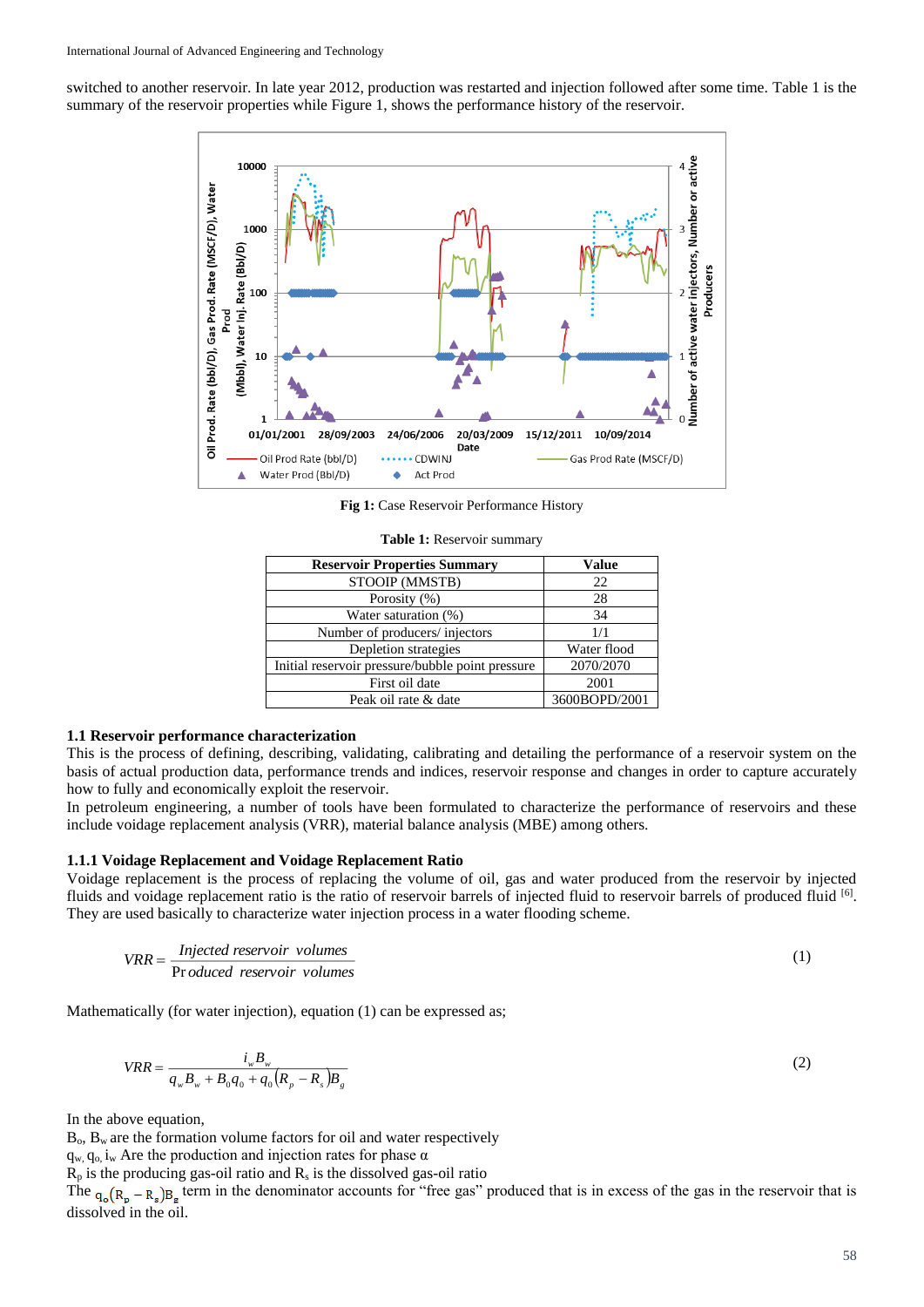The voidage replacement ratio can be calculated on an instantaneous basis using injected and produced fluids over any specific time period (typically daily or monthly) or on a cumulative basis by using the cumulative injected and produced fluids. In the case of the cumulative voidage replacement ratio, it is common to start the cumulative production numbers at the commencement of water flooding. Some authors have used cumulative data starting at fill up (the point at which injected water is estimated to have filled the available gas saturation in the reservoir).

### **1.1.2 The Havlena and Odeh Material Balance Equation**

Material balance is one of the basic and most important tool of the reservoir engineer used in characterizing the performance of the system. The material balance is a volumetric balance of fluids entering, leaving and accumulating in the reservoir.

Havlena and Odeh (1964) examined several cases of varying reservoir types and pointed out that the relationship can be rearranged into the form of a straight line. They derived the linear form of the MBE and this has helped in manipulating the MBE to solve for more than one unknown from one equation. The complete form of the material balance equation together with the injection term is given below.

$$
N_{p}\left(B_{o} + \left(R_{p} - R_{s}\right)B_{g}\right) + W_{p}B_{w}
$$
\n
$$
= NB_{o}\left[\frac{\left(B_{o} - B_{oi}\right) + \left(R_{si} - R_{s}\right)}{B_{oi}} + m\left(\frac{B_{g}}{B_{gi}} - 1\right) + \left(1 + m\left(\frac{c_{w}S_{w} + c_{f}}{1 - S_{wc}}\right)\Delta p\right)\right]
$$
\n
$$
+ W_{e} + G_{i}B_{g} + W_{inj}B_{w}
$$
\n(3)

Applying some degree of assumptions to the above equation,

$$
N_{p}\left(B_{o} + (R_{p} - R_{s})B_{g}\right) + W_{p}B_{w} = NB_{o}\left[\frac{(B_{o} - B_{oi}) + (R_{si} - R_{s})}{B_{oi}} + m\left(\frac{B_{g}}{B_{gi}} - 1\right) + (1 + m)\left(\frac{c_{w}S_{w} + c_{f}}{1 - S_{wc}}\right)\Delta p\right] + W_{e} + G_{inj}B_{g} + W_{inj}B_{wz}.
$$
\n(4)

$$
N_{p}(B_{o} + (R_{p} - R_{s})B_{g}) + W_{p}B_{w} = NB_{o}\left[\frac{(B_{o} - B_{oi}) + (R_{si} - R_{s})}{B_{oi}} + m\left(\frac{B_{g}}{B_{gi}} - 1\right)\right] + W_{inj}B_{w}
$$
\n(5)

Equation (5) can thus be stated to represents underground withdrawal equal to the sum of total expansion of the hydrocarbon system and the injection terms. Given below in equation (6) as

$$
F = NE_{t} + W_{inj}B_{w}
$$
  
\n
$$
N_{p}(B_{o} + (R_{p} - R_{s})B_{g}) + W_{p}B_{w}
$$
\n(6)

Where, F=

$$
E_{t} = B_{o} \left[ \frac{(B_{o} - B_{oi}) + (R_{si} - R_{s})}{B_{oi}} + m \left( \frac{B_{g}}{B_{gi}} - 1 \right) \right]
$$
(7)

A plot of underground withdrawal  $(F)$  against total system expansion  $(E<sub>t</sub>)$  with water injection term as the intercept will yield a slope which is equal to the stock tank oil initially in place (STOIIP).

Also the material balance equation can be solved to give the reservoir drives indices using the equation below:

$$
1 = \frac{NB_{oi}(B_o - B_{oi})}{A} + \frac{NmB_{oi}(B_g - B_{gi})/B_{gi}}{A} + \frac{W_e - W_pB_w}{A} + \frac{NB_{oi}(1 + m)\left[\frac{C_wS_{wi} + C_f}{1 - S_{wi}}\right](\rho_i - \rho)}{A}
$$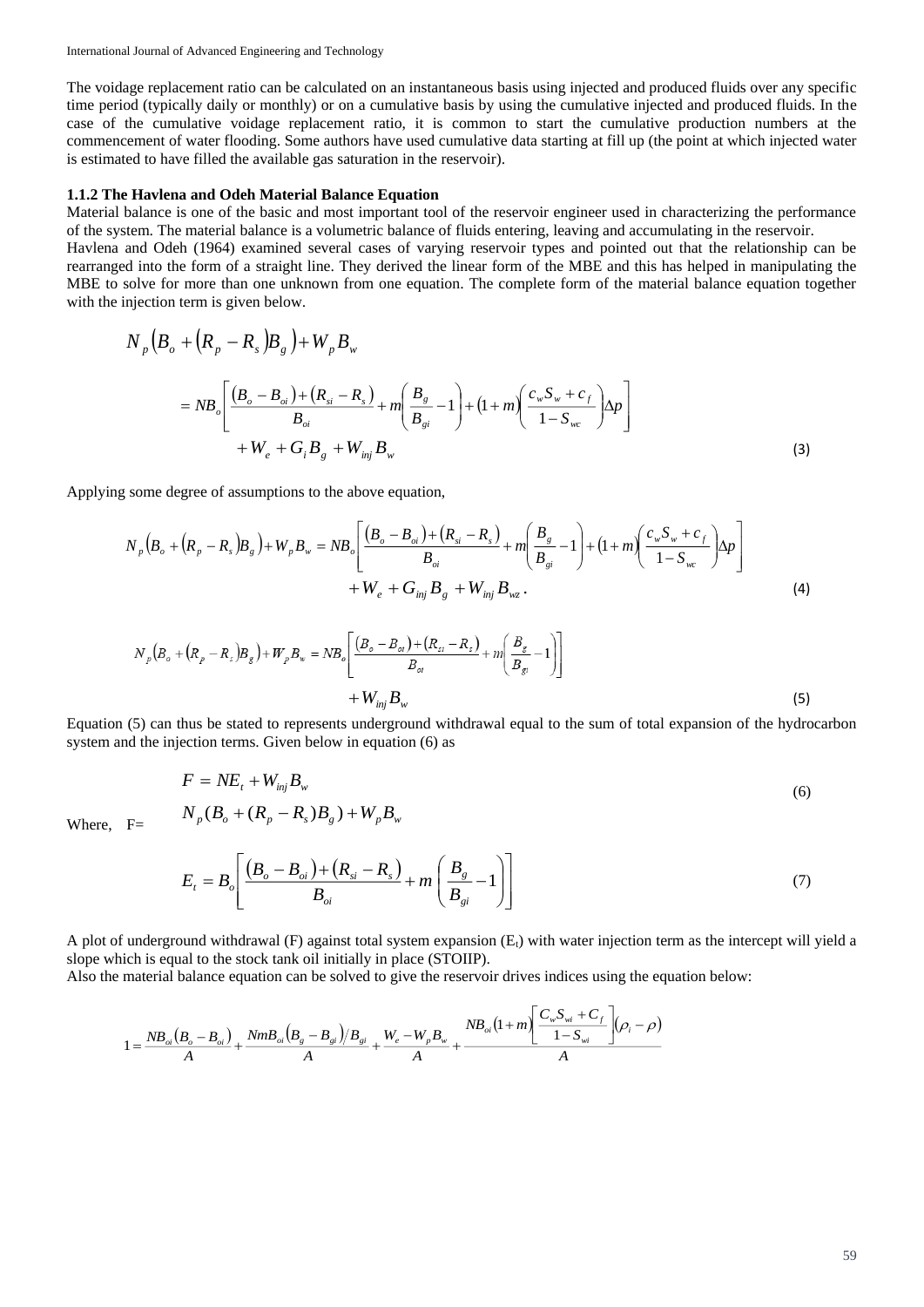With the parameter A as defined by:

$$
A = N_p B_t + (R_p - R_s) B_g
$$

$$
DDI + SDI + WDI + EDI = 1
$$

Where  $DDI =$  depletion-drive index  $=\frac{NB_{oi}(B_o - B_{oi})}{4}$ 

$$
SDI = \text{segregation (gas-cap)}-drive \text{ index} = \frac{Nm\mathbf{B}_{oi}(\mathbf{B}_g - \mathbf{B}_{gi})/\mathbf{B}_{gi}}{A}
$$

WDI = water-drive index =  $\frac{W_g - W_p B_w}{4}$ 

EDI = expansion (rock and liquid)-drive index = 
$$
\frac{N B_{oi}(1+m) \left[ \frac{c_W S_{wi} + c_f}{1-S_{wi}} \right] (p_i - p)}{A}
$$

Since the sum of the driving indexes is equal to one, it follows that if the magnitude of one of the index terms is reduced, then one or both of the remaining terms must be correspondingly increased.

This shows that an effective water drive will usually result in maximum recovery from the reservoir. Therefore, if possible, the reservoir should be operated to yield a maximum water-drive index and minimum values for the depletion-drive index and the gas-cap-drive index. Maximum advantage should be taken of the most efficient drive available. The reservoir production characteristics are controlled by the type of reservoir drive mechanism. The relative importance of each reservoir drive can change with fluid production.

## **1.2 Reservoir performance evaluation**

Reservoir performance evaluation has to deal with the critical review of the performance of the reservoir system and this involves monitoring and analyzing reservoir production performance data on the basis of recognized trends and established key performance indicators (KPIs) which include but not limited to oil production rate, gas oil ratio and water oil ratio.

## **1.2.1 Gas-oil Ratio and Water-oil Ratio**

(Baker, 1998) stated that an indicator of bypassing is a premature drop in gas-oil ratio (GOR); i.e., earlier than expected collapse of gas saturation <sup>[3]</sup>. Early gas collapse (water fill up) may indicate that channeling has occurred. In layered reservoirs with little or no vertical cross flow, water injection in an initially depressurized layer will cause GOR to drop rapidly. Naturally fractured reservoirs often exhibit fast gas collapse because water fills up the fracture system and does not initially invade the matrix, the desired target for water flooding.

Other key performance indicators are water breakthrough times and subsequent WOR trends, which also can be indicative of channeling and bypassing. However, since wells or patterns showing high WOR rise or quick gas collapse may simply be due to high injection rates, one should plot WOR and GOR versus hydrocarbon pore volume injected (HCPVI) as a quick guide. In general, if water breakthrough occurs before 20% hydrocarbon pore volume injected (HCPVI), channeling or bypassing due to heterogeneity is likely occurring [7].

#### **1.2.2 Capacitance-Resistance Model (CRM)**

The Capacitance- Resistance Model (CRM) is a signal processing tool that takes injection rate as an input and production rates as an output. It uses a multivariate nonlinear regression to analyze the relationship between them and determine model parameters. Its fundamental equations are derived from the continuity principle combined with Darcy's law. It is based on some assumptions such as two-component immiscible displacement, stabilized flow, constant temperature, constant productivity index, no aquifer and slightly compressible fluids [5].

The CRM is an effective tool in obtaining a reservoir description (essentially a basic geologic model), by estimating inter-well connectivity (gains) and time constants. It considers the effect of compressibility, pore volume, and productivity index in nonlinear multivariate regression by introducing a time constant to characterize the time delay of injection signal to producers. Therefore, connectivity indices and time constants can reflect reservoir and fluid properties between injection and producers [8, 9] .

In this study, analytical solutions for the fundamental differential equation of the capacitance resistance model based on the superposition in time as developed by (Sayapour, 2008) is used to evaluate the inter-well connectivity. The application is basically a history matching process which is used to obtain model parameters (time constants and inter well connectivity).

## **1.3 Reservoir performance prediction**

### **1.3.1 Decline curve analysis**

Decline curve is used to forecast additional recovery and estimate recoverable reserves. It is based on empirical observation of production rate decline. Production-decline analysis is the analysis of past trends of declining production performance, that is, rate versus time and rate versus cumulative production plots, for wells and reservoirs [2].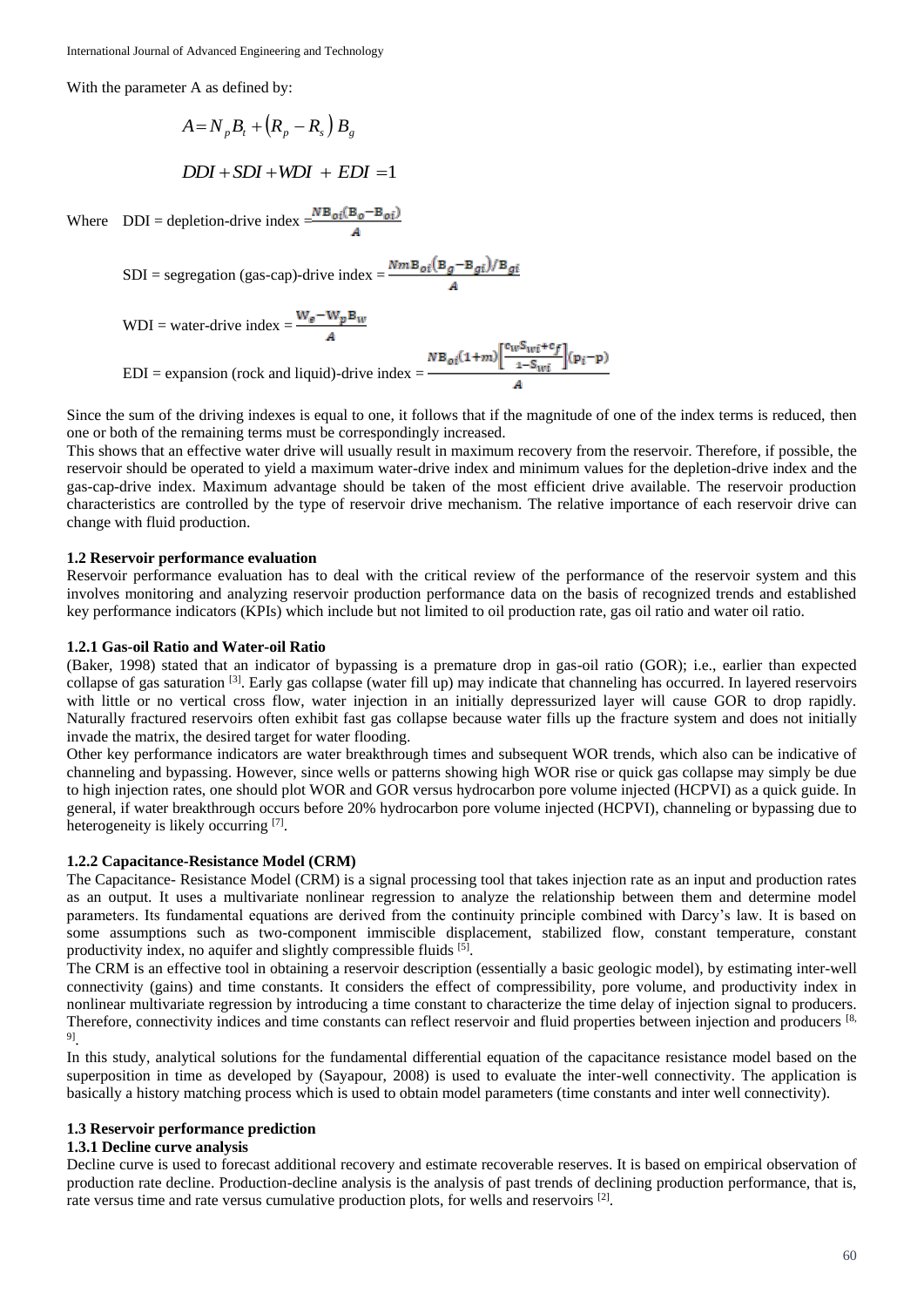The exponential decline equation was used to fit the data and analyzed to get the required results. This is because of the fact that a straight-line relationship result when the flow rate versus time was plotted on a semi-log scale and also when the flow rate versus cumulative production was plotted on a Cartesian scale.

$$
q_i = q_o e^{-D_i t} \tag{8}
$$

$$
Q = \frac{q_o - q_i}{D_i} \tag{9}
$$

Where,

 $q_i$  = oil production rate *qo*= initial oil production rate  $Q =$  cumulative oil produced  $t=$  time  $D_i$  = nominal decline rate

$$
D_i = \frac{n \sum_i (q_i N_p) - \left[ (\sum_i q_i)(\sum_i N_p) \right]}{n \sum_i (N_p)^2 - \left( \sum_i N_p \right)^2}
$$
\n(10)

The nominal decline rate is given by the above equation using the method of least square by analyzing the production data of interest.

#### **2. Research design and Application**

This study is focused on both descriptive and analytical research techniques with the aim to determining reservoir performance characterization, evaluation and prediction. The process flowchart for the methodology adapted for this research work is shown in figure 2.



**Fig 2:** Process Flowchart for the methodology

#### **3. Results and Analysis**

#### **3.1 Voidage Replacement Analysis**

Voidage replacement ratio versus time plots are used to indicate if reservoir fill up has been achieved and pressure has been maintained by water injection. Therefore, analysis was made to correctly define the system in terms of pressure maintenance and to check for any out of zone injection or fluid influx other than water injection and was done only for estimated pressure points as they are heavily dependent on pressure.

Figure 3 shows the total production and injection history for the reservoir, which is the plot of cumulative withdrawal and cumulative injection against time. It can be seen that the reservoir hasn't attained fill-up, as the cumulative withdrawal is not equal to the cumulative volume of fluid injected.

The voidage replacement analysis plot shown in figure 4, indicates that the reservoir system benefited solely from water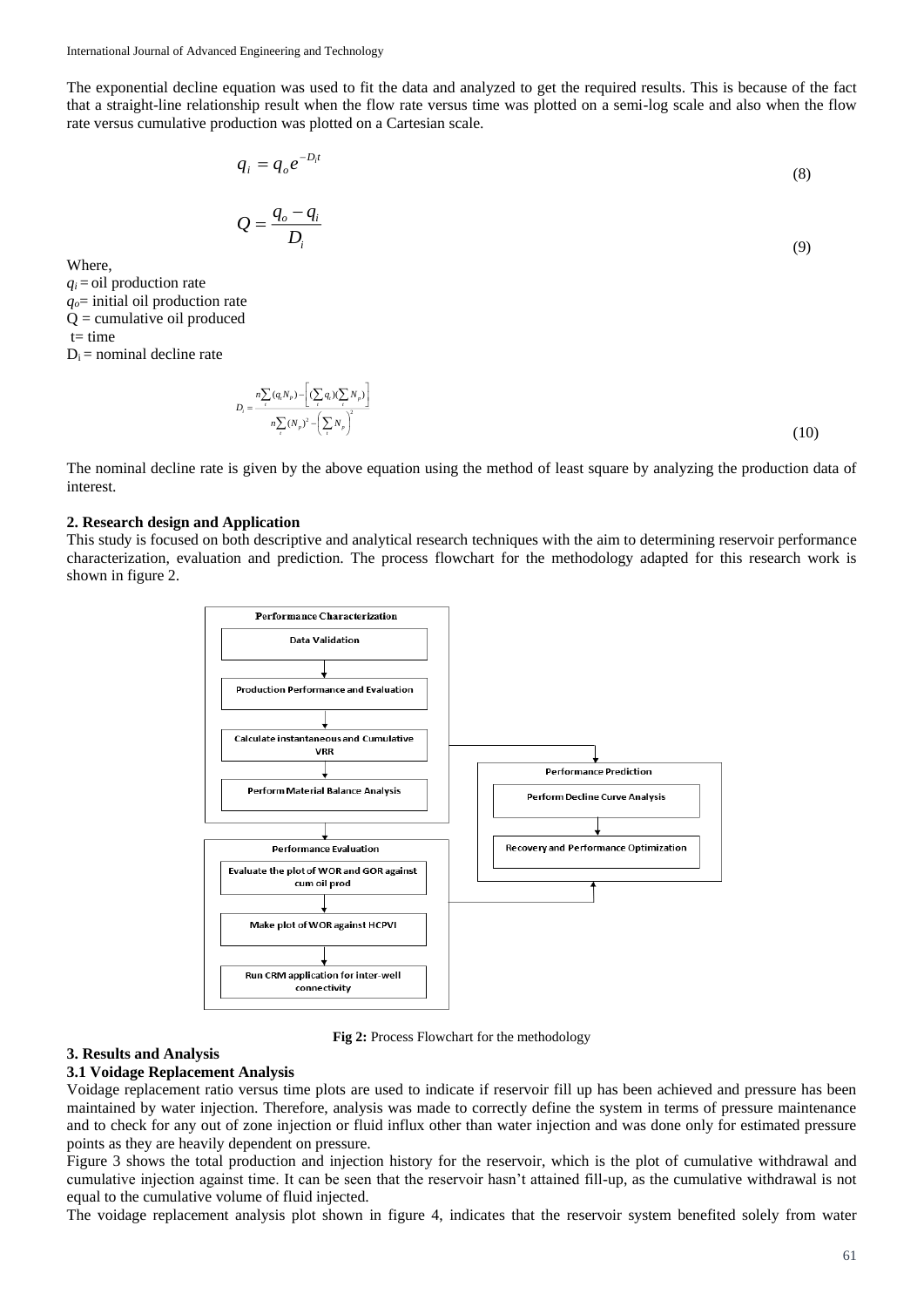injection and the effect of water influx is negligible. This is drawn from the fact that there were pressure declines in the times there were no water injection. Also the instantaneous VRR follows the same trend with that of pressure against time. This also affirms that the production mechanism for this system is largely by water injection.





**Fig 3:** Reservoir Production and Injection History

**Fig 4:** Voidage replacement analysis with pressure

## **3.2 Material Balance Analysis**

Material balance analysis was carried out for the reservoir using the conventional material Balance equation (MBE) and making some assumptions of negligible water influx, rock and connate water expansion. Linearizing the equation and plotting underground withdrawal (F) on the vertical axis and total expansion term  $(E<sub>t</sub>)$  on the horizontal axis gives a straight line that passes through the water injection term  $(W_{\text{ini}})$  on the vertical axis with the slope of this straight line giving stock tank oil initial in place (N) as shown in figure  $5^{[1]}$ . From the linearized material balance plot, the calculated STOIIP is 19.54MMSTB which correlates with the STOIIP booked at 22MMSTB.

Drive indices defined for oil and gas reservoirs indicate the relative magnitude of various energy sources contributing to the recovery from the reservoir. From the energy plot shown in figure 6, it can be seen that there are three principal drive indices contributing to oil recovery which are gas cap expansion (represented in yellow), depletion drive (represented in blue) and water injection (represented in green) being the dominant drive.

Similarly, it can be seen that initially, water injection contributed the most to reservoir energy. Subsequently when water injection decreased, it gave room for other drive mechanism, mostly the depletion drive due to a reduction in pressure and that can be seen in the performance plot (figure 1).



**Fig 5:** Linearized material balance plot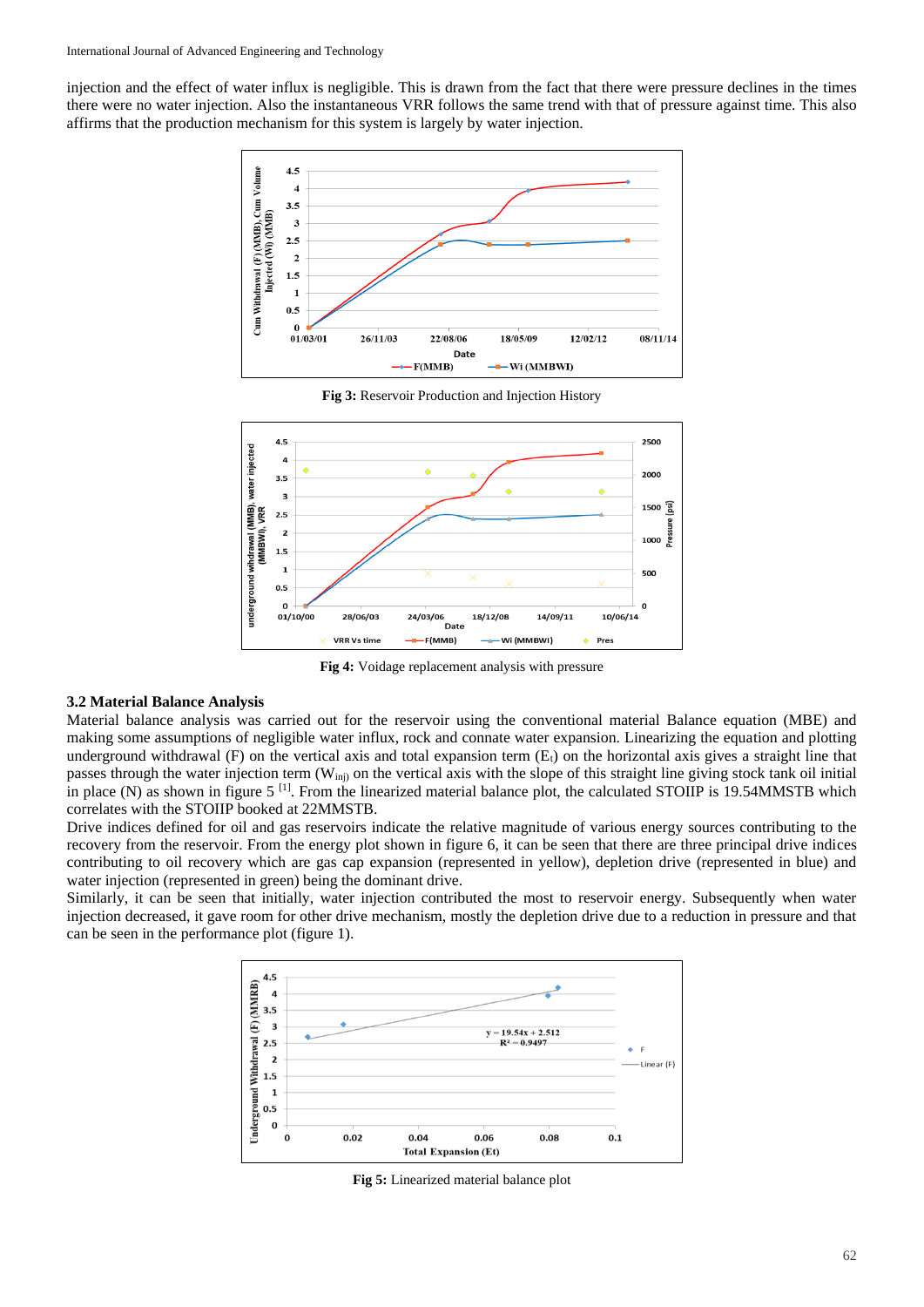

**Fig 6:** Reservoir energy plot

#### **3.3 Gas-oil ratio and Water-oil ratio**

To further evaluate the performance of the reservoir, some key performance indicators (KPIs) like GOR, WOR etc. were also used for this analysis with the results as shown in figure 7, 8 & 9.



**Fig 7:** GOR versus time

The plot of producing gas oil ratio against time is useful in evaluating the performance of reservoir in terms of channeling and out of zone injection [10]. This can be indicated by early collapse of gas oil ratio. Also, figure 8 which is a plot of gas oil ratio against cumulative oil produced is a useful tool in evaluating the effectiveness of the water flood project as both channeling and by passing can be inferred from it.

From the plots (Figure 7 & 8) we note that there was no early collapse of gas saturation which is a premature drop in gas oil ratio. It can be concluded that channeling or by passing is not occurring in this reservoir.

The water production rate plot (figure 9), shows that the reservoir performance is not yet affected by water production as the volume of water produced from this reservoir is considerably small with a percentage water cut of less than 5%. This also indicates that there is no form of bypassing despite the large volume of water injected into the reservoir.



**Fig 8:** GOR versus Cummulative Oil Produced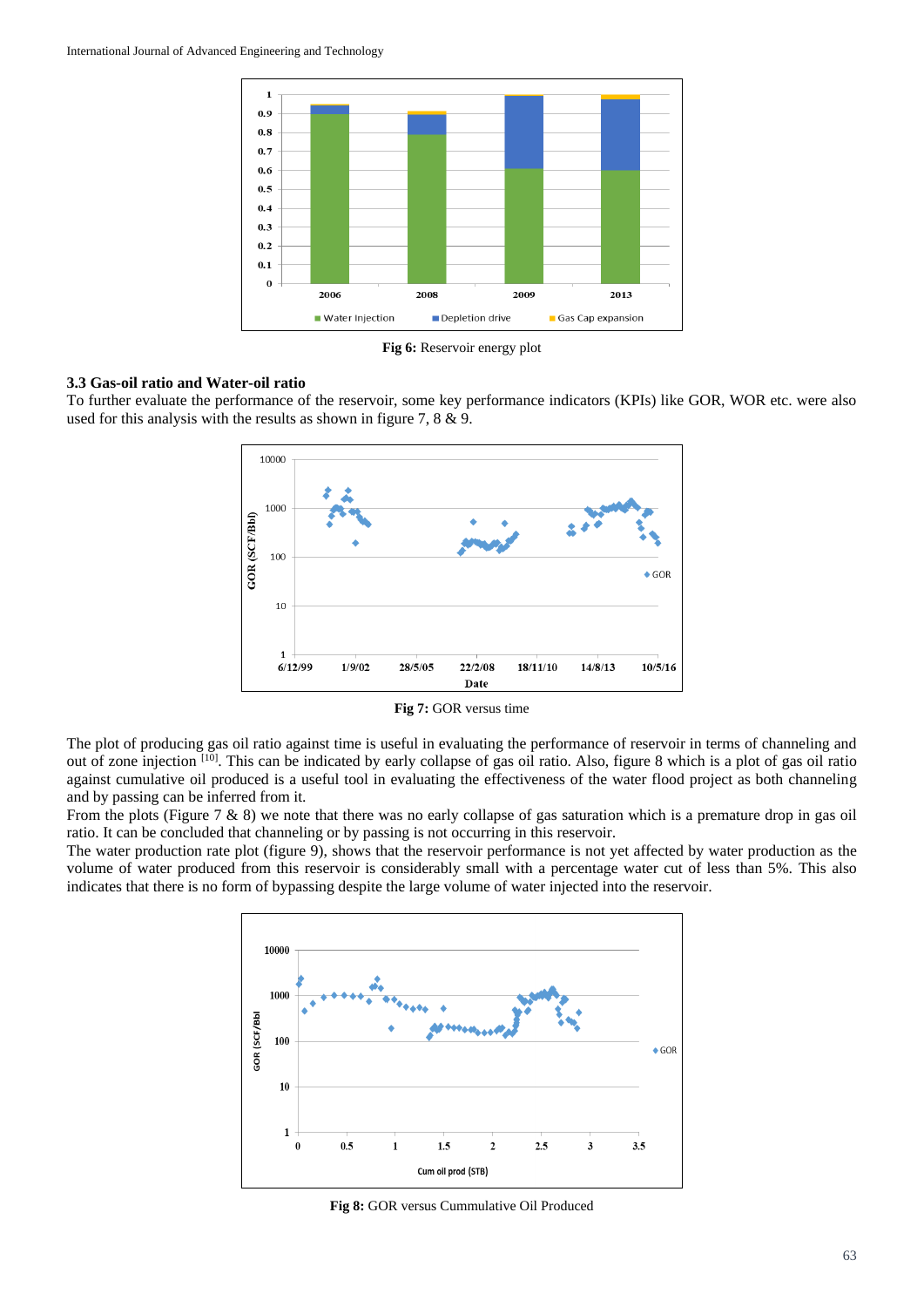

**Fig 9:** Water production rate versus time

#### **3.4 CRM modelling and analysis**

The capacitance resistance modelling was conducted for the reservoir using the tank model otherwise known as CRMT. Two model parameter was determined such as time constants and gain. The values of the gains are powerful quantifiers of connectivity between wells, time constants represent the delay of production response of a producer to the associated injection rate [11, 12] .

After the history matching of the Capacitance resistance model which is the nonlinear regression process to fit the calculated output to the observed data (Table 2), the gain  $(F_f)$  parameter was approximately 0.7. This means that close to 70% of the injected water volumes is actually injected into the reservoir, giving an indication of sweep efficiency of 70%.

The time constant was also estimated to be 19 which indicates that it takes approximately 19 days for the delay of response from the production well towards the injection well.

| <b>Capacitance Resistance Model Output</b> |           |  |
|--------------------------------------------|-----------|--|
|                                            |           |  |
|                                            | 19 days   |  |
| $q(t_0 = 0)$                               | 3042 BOPD |  |
| Rel. error                                 | 23.332%   |  |

**Table 2:** Output parameters from CRM



**Fig 10:** CRM analysis and fitting

## **3.5 Decline Curve Analysis**

The decline curve analysis was carried out using exponential decline as evident from the oil production rate versus time plot (figure 11) and oil production rate versus cumulative oil produced plot (figure 12). The late time was used for fitting decline as it assumes a pseudo- steady state flow. The late time is also an indication of a period of continuous water injection at an almost constant rate [2].

With the exponential decline, and using the method of least square, the nominal decline rate was calculated to be **0.00542** barrel per month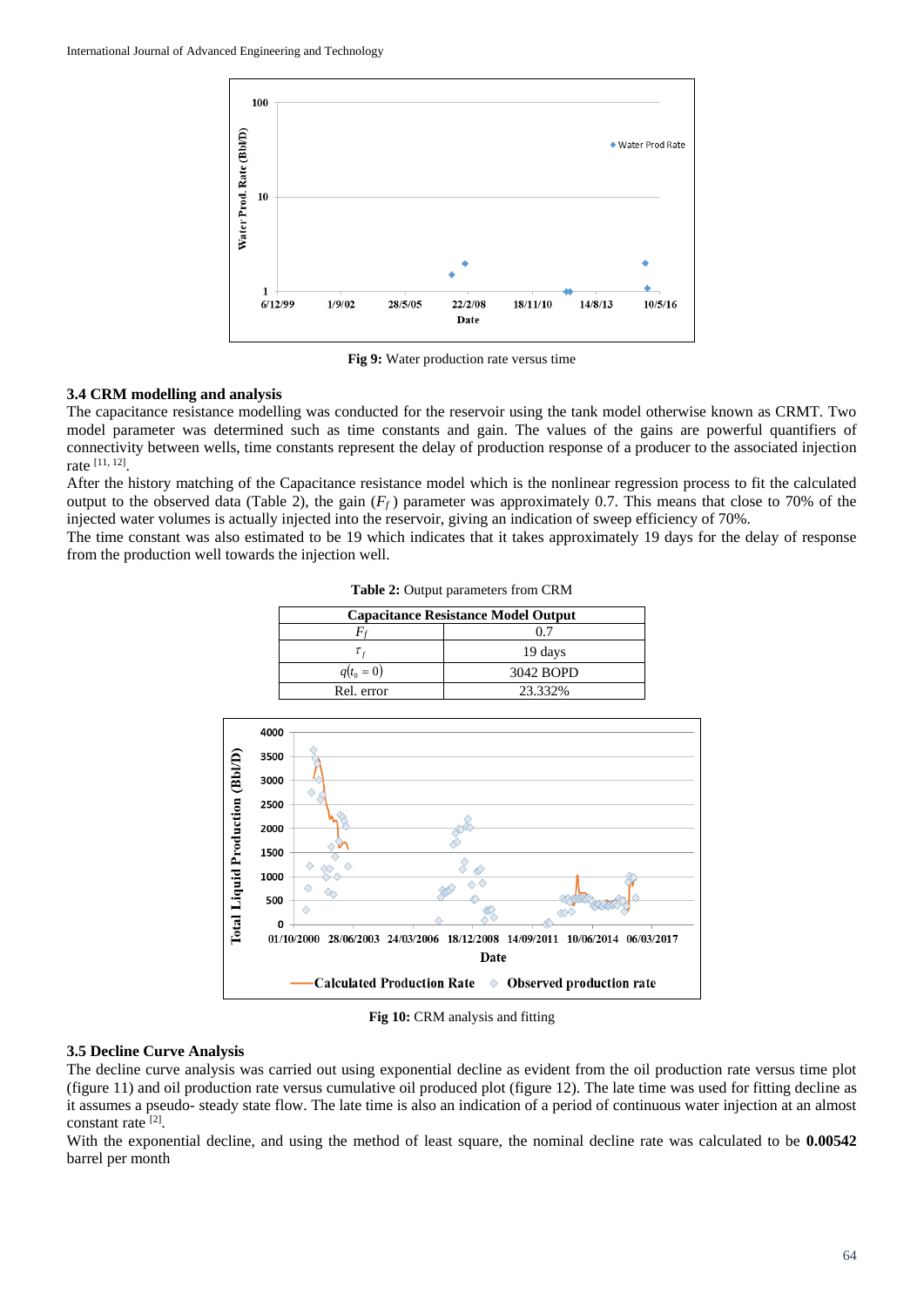

**Fig 11:** Oil production rate versus time

Prediction was made for the next five years (60 months) assuming the same factors that affects the reservoir performance now will continue for the next five years. Some of the assumed factors include; constant water injection at the same rate it is been injected now, constant choke size, etc.

Figure 13 shows the decline curve prediction plot. A history match was carried out for the late time period of the reservoir to ensure that the DCA model is consistent before prediction was carried out using the exponential nominal decline rate. The increase in recovery for the next five years will be 676,066 barrels of oil produced with oil production rate at the end of 5years standing at 320 barrels of oil per day, totaling the recovery to 18.2% with cumulative production standing at 3,560,743 barrels of oil produced



**Fig 12:** Oil production rate versus Cumulative oil produced



**Fig 13:** Decline curve prediction plot

## **4. Conclusion**

In this work, analytical and descriptive method of research analysis has been presented and integrated in the analysis of the performance of a water flooded reservoir system. In particular, the development, verification, and application of established reservoir engineering tools were used to analyze the performance of a water flood reservoir. Similarly, the following has being